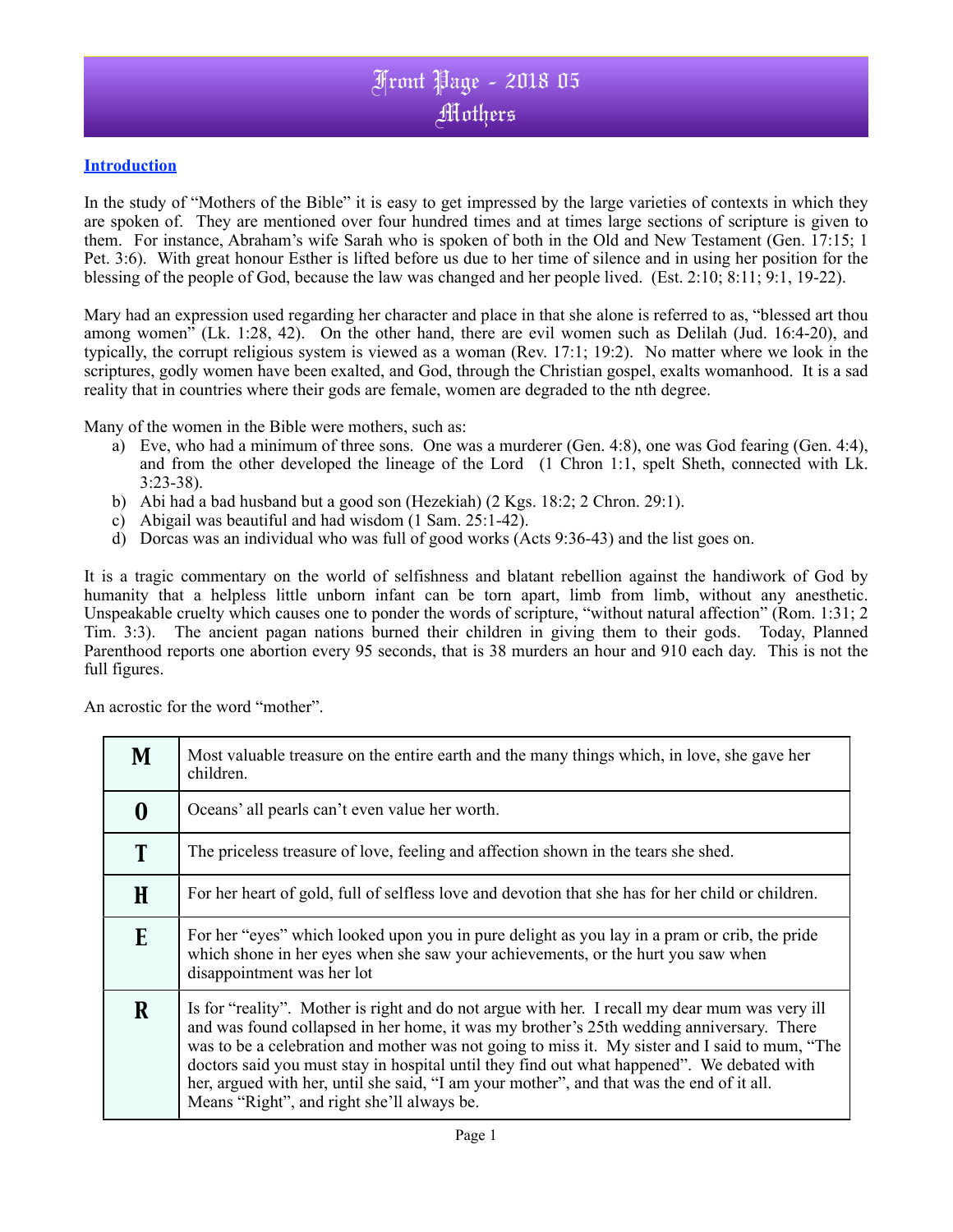# Front Page - 2018 05 **Mothers**

### **The Origin Of "Mother's Day"**



Mother's Day as we know it began in the early 1900's but mothers had been extolled centuries before. The Greek cult to Cybele and the Roman festival of Hilaria celebrated a special day to Mothers. However, if it had not been for the generosity of some folk in Philadelphia, Miss Anna M. Jarvis, the Founder, would have died in old age, penniless, and all alone in a charity hospital. Her mother, Mrs. Ann Reeves Jarvis, died on the second Sunday of May 1905 and that is why, in our part of the world, it is celebrated on that day. It was her mother, Ann, who determined to set aside one day a year to recognise not mothers in general, but to honour ones own particular mother. Two years after Anna's mother died in 1905, Anna Jarvis invited some friends to celebrate a mother's day. The following year on 10th May 1908 the first "Mother's Day" was held in St. Andrews Church. In 1920 Governor William Glascock of West Virginia officially proclaimed the first Mothers Day. While Anna's mother was alive she designated the carnation as the flower of Mother's Day.

Deeply disturbed by the merchandising of Mother's Day, Anna spent her money on preventing Hallmark etc., from using it for profit, for she and her mother it was an act of devotion individualised. To them, picking a card was an empty gesture, and more ideal would have been a hand written letter.

Her brother died in 1926 leaving what he considered sufficient for her to live comfortable. However, due to multiple reasons she received virtually nothing. In time her eyesight went and, by the balance of people, she was just an old woman, now of now interest. In time, a welfare worker came to see her and found the old lady suffering from a nervous collapse and was sent to a city hospital.

Providentially, a lawyer who had known her from childhood joined with others to build a fund to move her to a private room in a sanatorium. As word spread that the founder of "Mothers Day" was penniless they started to send contributions. The makers of "Mother's Day" cards made voluntary gifts, and some of the money was used to build a memorial to Anna, the founder of Mothers Day. She died after a long illness, 24th November 1941.